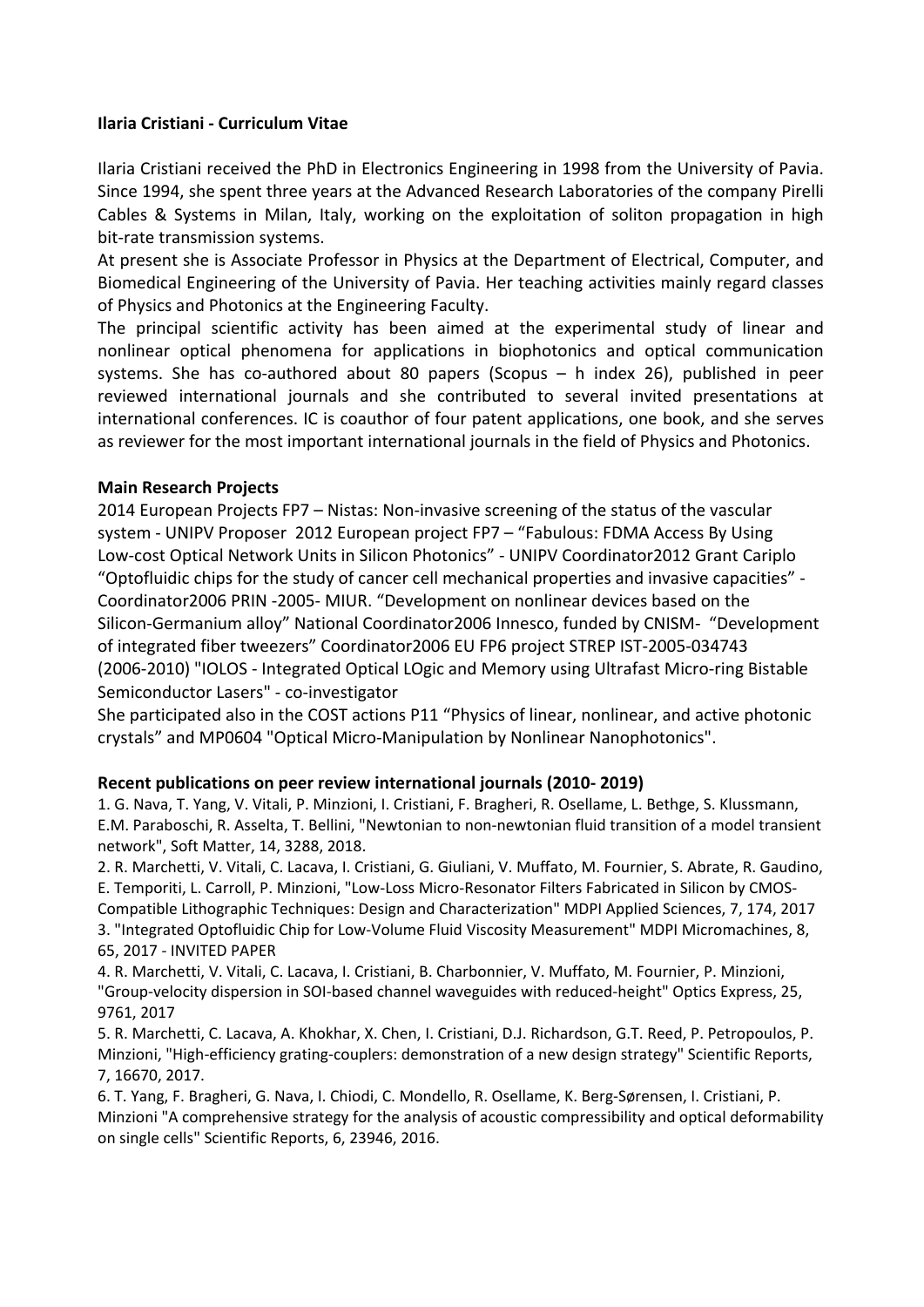7. C. Lacava, M.A. Ettabib, I. Cristiani, J.M. Fedeli, D.J. Richardson, P. Petropoulos, "Ultra‐Compact Amorphous Silicon Waveguide for Wavelength Conversion" IEEE Photonics Technology Letters, 28, 410, 2016.

8. M. Gazzetto, G. Nava, A. Zaltron, I. Cristiani, C. Sada, P. Minzioni, "Numerical and experimental study of optoelectronic trapping on Iron-doped Lithium Niobate substrate", MDPI Crystals 6, 123, 2016. -INVITED PAPER

9. T. Yang, P. Paiè, G. Nava, F. Bragheri, R. Martinez Vazquez, P. Minzioni, M. Veglione, M. Di Tano, C. Mondello, R. Osellame, I. Cristiani, "An integrated optofluidic device for single‐cell sorting driven by mechanical properties", Lab on a Chip, 15, 5, 1262, 2015.

10. R. Martinez Vazquez, G. Nava, M. Veglione, T. Yang, F. Bragheri, P. Minzioni, E. Bianchi, M. Di Tano, I. Chiodi, R. Osellame, C. Mondello, I. Cristiani, "Optofluidic constriction chip for monitoring metastatic potential and drug response of cancer cells" Integrative Biology, 7, 477, 2015.

11. A. Bozzola, L. Carroll, D. Gerace, I. Cristiani, L.C. Andreani, "Optimising apodized grating couplers in a pure SOI platform to‐0.5 dB coupling efficiency" Optics Express, 23, 16289, 2015.

12. G. Nava\*, F. Bragheri, T. Yang, P. Minzioni, R. Osellame, I. Cristiani, K. Berg‐Sørensen "All‐silica microfluidic optical‐stretcher with acoustophoretic prefocusing" Microfluidics and Nanofluidics, 19, 837, 2015.

13. T. Yang, G. Nava, P. Minzioni, M. Veglione, F. Bragheri, F.D. Lelii, R. Martinez Vazquez, R. Osellame, I. Cristiani, "Investigation of temperature effect on cell mechanics by optofluidic microchips", Biomedical Optics Express 6, 2991, 2015.

14. M.J. Strain, C. Lacava, L. Meriggi, I. Cristiani, M. Sorel, "Tunable Q‐factor silicon microring resonators for ultra‐low power parametric processes", Optics Letters, 40, 7, 1274, 2015.

15. L. Carroll, D. Gerace, I. Cristiani, L.C. Andreani 'Optimizing polarization‐diversity couplers for Si‐ photonics: reaching the ‐1dB coupling efficiency threshold' Optics Express, 22, 14769, 2014.

16. C. Lacava, V. Pusino, P. Minzioni, M. Sorel, I. Cristiani "Nonlinear properties of AlGaAs waveguides in CW operation regime" Optics Express, 22, 5291, 2014.

17. M. Esseling, A. Zaltron,N. Argiolas, G. Nava, J. Imbrock, I. Cristiani, C. Sada,C. Denz 'Highly reduced iron‐doped lithium niobate for optoelectronic tweezers' Applied Physics. B, Lasers and Optics, 113, 191, 2013.

18. C. Lacava, M.J. Strain, P. Minzioni, I.Cristiani, M. Sorel 'Integrated nonlinear Mach Zehnder for 40 Gbit/s all‐optical switching' Optics Express, 21, 21587, 2013

19. G. Nava, P.Minzioni, I.Cristiani, N. Argiolas, M. Bazzan, M.V. Ciampolillo, G. Pozza, C. Sada , V. Degiorgio 'Photorefractive effect at 775?nm in doped lithium niobate crystals', Applied Physics Letters, 103, 031904, 2013

20. C. Lacava, P. Minzioni, E. Baldini, L. Tartara, J.M. Fedeli, I. Cristiani, 'Nonlinear characterization of hydrogenated amorphous silicon waveguides and analysis of carrier dynamics', Applied Physics Letters, 103, 21587, 2013

21. L. Carroll, D. Gerace, I. Cristiani, S. Menezo, L.C. Andreani 'Broad parameter optimization of polarization‐diversity 2D grating couplers for silicon photonics', Optics Express, 21, 21556, 2013 22. P. Minzioni, G.Nava , I. Cristiani.,W. Yan, V. Degiorgio, 'Wide‐band single‐shot measurement of refractive indices and birefringence of transparent materials' Optics and Laser Technology, 50, 71, 2013 23. C Liberale , G. Cojoc, F. Bragheri, P. Minzioni, G. Perozziello, R. La Rocca, L. Ferrara, V. Rajamanickam, E. Di Fabrizio, I. Cristiani "Integrated microfluidic device for single‐cell trapping and spectroscopy", Scientific Reports, 3, 1238, 2013

24. J. Matres, C. Lacava, G.C. Ballesteros, P. Minzioni, I. Cristiani, J.M. Fédéli, J. Martí, C.J. Oton, "Low TPA and free‐carrier effects in silicon nanocrystal‐based horizontal slot waveguides", Optics Express, 20, 23838, 2012.

25. N. Bellini, F. Bragheri, I. Cristiani, J. Guck, R. Osellame, G. Whyte, "Validation and perspectives of a femtosecond laser fabricated monolithic optical stretcher", Biomedical Optics Express, 3, 2658‐68, 2012.